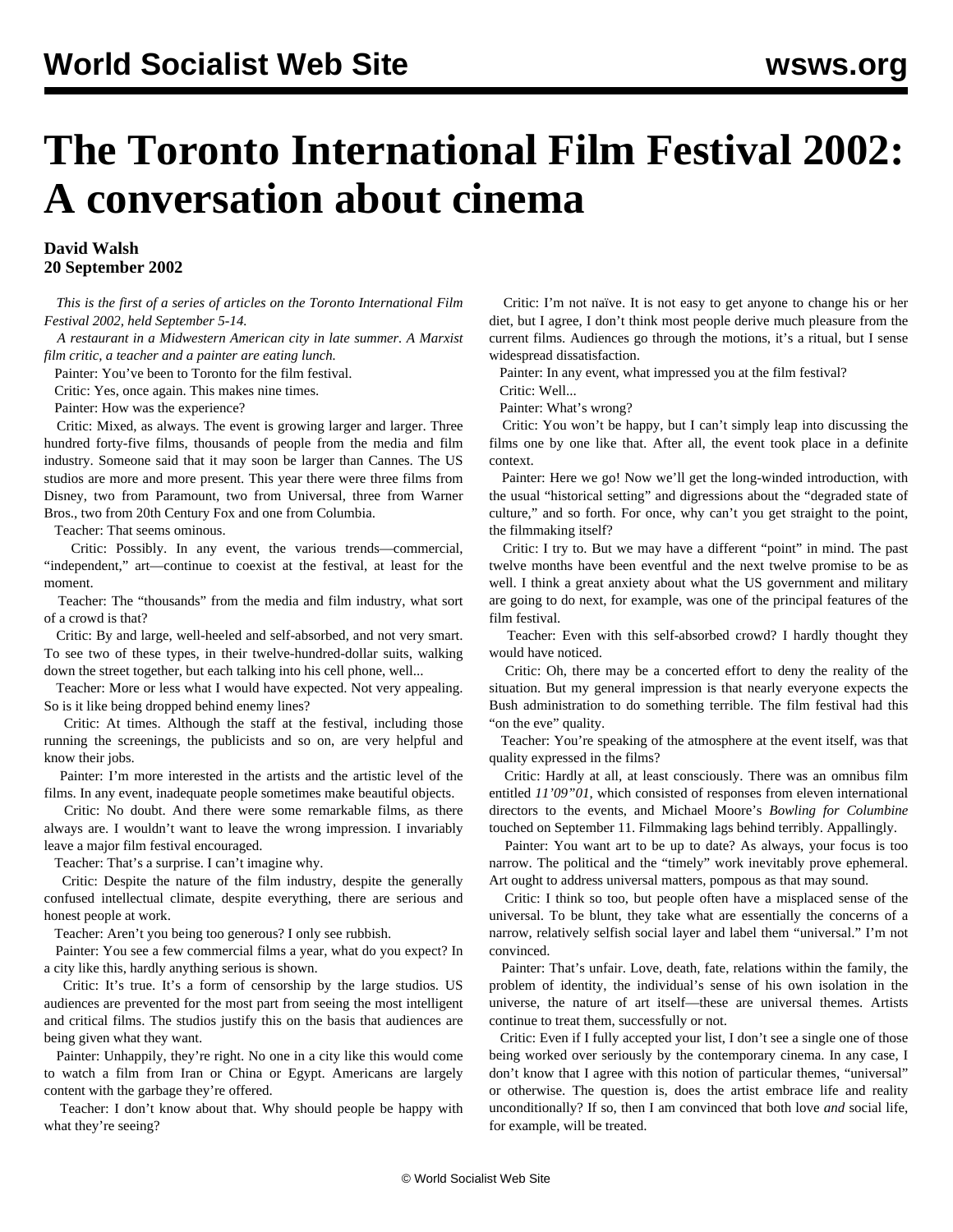Painter: I don't necessarily reject the treatment of social problems, at least in films, but you have to acknowledge there are intimate subjects that need to be approached differently, more lyrically.

 Teacher: There are some things that don't interest me. I'm tired of watching stories about love affairs between young professionals living in the lap of luxury. I'm also tired of filmmakers who wallow in their own neuroses. I don't care about the problems of the upper middle class. That's all we've been fed for years. Enough is enough.

 Critic: I think the treatment of any subject, intimate or otherwise, has to be carried out with urgency, beauty and a sense of protest.

Painter: Not everyone combines love and anger.

 Critic: No, but they should. If we take filmmakers as representative, then the so-called intelligentsia is in a bad way. In a period of reaction nearly a century ago, a great Marxist described the intelligentsia in these terms: "Never before had it indulged in such self-congratulation, narcissism and pretension. It studied itself from head to foot, and there was not one gesture, nor wrinkle of the soul, which it would not record about itself with narcissistic thoroughness. I am religion! I am culture! I am the past, present and future!" Thus it is today, although probably with considerably less intelligence and skill.

 Painter: That's rather sweeping. You admit yourself there are serious figures. How do you explain that? This is a recurring problem: these grand generalizations. Life and art always prove to be far more complicated, fortunately. There are things beyond reason, beyond our power to comprehend. The "dark side of the earth" needs to be explored. You run the risk of missing out on what is valuable in order to confirm your pronouncements.

 Critic: I hope not. You may not believe it, but I attend every film, even those by familiar figures, with a relatively open mind. I'm always hoping to be surprised and pleased.

 Teacher: Frankly, I'd rather read a newspaper or a business journal. There's more honest information in that, at least if you read between the lines. You're not going to come upon a new Tolstoy or Balzac at one of these affairs. These are movies made by self-indulgent and self-important little nothings. Let's be honest, it's a bit tiring to read one review after another pointing out that such and such a film is worthless, many of them for the same reasons and more or less in the same manner.

 Critic: And it's a little tiring sometimes to write them. But what do you suggest?

 Teacher: Wait until things improve. All in all, it would be better to steer clear of that swamp for the moment. Let the filmmakers first give us a compelling reason to pay attention to their work.

 Painter: Ideally the criticism should help bring about an improvement. I'm not sure that this kind of socio-historical approach will do that. Artists work at another level, for better or worse.

 Critic: You give them too little credit, they work at many levels. Artists are living people, not "empty machines" who create form. They live and breathe in the same world as you and me. Whatever else may concern them, how can any group of thinking beings turn a blind eye to the desperate conditions that the vast majority of humanity endure and the terrible dangers represented by the continued existence of capitalism? And, moreover, what would it say about them if they could?

 Painter: I can agree with that general viewpoint and still not be convinced that it inevitably enters into the production of a work of art.

 Critic: How can it not? The desire for the betterment of the world was present in every one of Courbet's paintings, even if it was a landscape, a picture of a fish or a nude.

 Painter: We've learned one or two things since his day. We're not doing pictures of fish any more.

 Teacher: That's not necessarily progress. There are a good many charlatans around.

Critic: Most films are so weak, so anemic. People expect so little at this

point, that's what's disturbing. If a film provides a slight jolt to the nervous system, or titillates in an unusual manner, or possesses a single clever plot twist—that is, one that has been used less than a dozen times in recent years—critics convince themselves that the work is "complex" or "dizzying" or "sensual." When it isn't any of those things, and they know it.

 In other cases, critics and others come up to me and ask my opinion about a work and I can tell they haven't a clue how they feel themselves, they're simply groping for an acceptable response. They have no objective yardstick of any kind. There's a terrible conformism, a desire above all to have the names of the fashionable directors on the tip of one's tongue. And there are so many overrated figures, whose reputations are largely the result of confusion or inertia.

 And in regard to the economic and social shocks and upheavals to come, the degree of unpreparedness in this milieu is almost absolute...

 Teacher: You're working yourself up into a state. It's not worth it, believe me.

Painter: I repeat: what impressed you at the film festival?

 Critic: I see you want to pin me down. All right. I found a number of works to admire, as a whole or in part. For example, Mike Leigh's *All or Nothing*, set in a London housing estate. It has enormously moving moments. I was also very struck by *Les Diables* (*The Devils*) from France's Christophe Ruggia, about some "monstrous" children and how they got to be that way. And a film that has stayed away with me, somewhat to my surprise, is *Waiting for Happiness* by Abderrahmane Sissako, a Mauritanian-born filmmaker, whose *Life on Earth* I also admired. It's quiet and haunting, one of the few films that grapples honestly with Africa's desperation, without itself falling prey to despair.

 *Oasis* from South Korean director Lee Chang-dong, about a pair of society's "rejects," and *Letters in the Wind* from Iran's Ali Reza Amini, about new recruits from the countryside, are imperfect films, but both have remarkable qualities. *The Magdalene Sisters*, directed by Peter Mullan, is a welcome attack on the Catholic Church in Ireland and its history of brutalities.

 Frederick Wiseman, the documentary filmmaker, has forcefully dramatized a sequence from Vasili Grossman's *Life and Fate*, the Second World War Soviet novel about Stalinism and fascism, entitled *The Last Letter*. Jia Zhang-ke's *Unknown Pleasures* from China, although it doesn't advance his work much past his other feature films, *Xiao Wu* and *Platform*, is a valuable work. And Moore's *Bowling for Columbine*, despite irritating and wrongheaded sections, has moments that US and world audiences ought to see.

 *A Peck on the Cheek*, directed by India's Mani Ratnam, about the impact of the Sri Lankan civil war on people's lives, is an insightful work. I was pleased to see *The Cuckoo*, directed by Alexander Rogozhkin, set in Finland near the end of World War II, if only because it's one of the few Russian films made in recent years not dominated by misanthropy or hysteria.

 There were documentary films worth seeing, such as Travis Wilkerson's *An Injury to One*, about the murder of left-wing labor organizer Frank Little in Butte, Montana in 1917, and *Cul de Sac: A Suburban War Story*, which examines the life and death of Shawn Nelson, the man who stole a tank from an armory in suburban San Diego in 1995 and drove it through city streets.

 There! Those are the films I preferred. I plan to write about them and the issues they raise.

 Painter: You sound very definite about your preferences, but I have an unpleasant feeling you dismiss any work that doesn't fit into your scheme of things.

 Critic: What is it you're after? Something beyond or "above" life. I leave you to it. My "scheme of things," if I can do it justice, involves examining everything about human beings, their society and their lives,